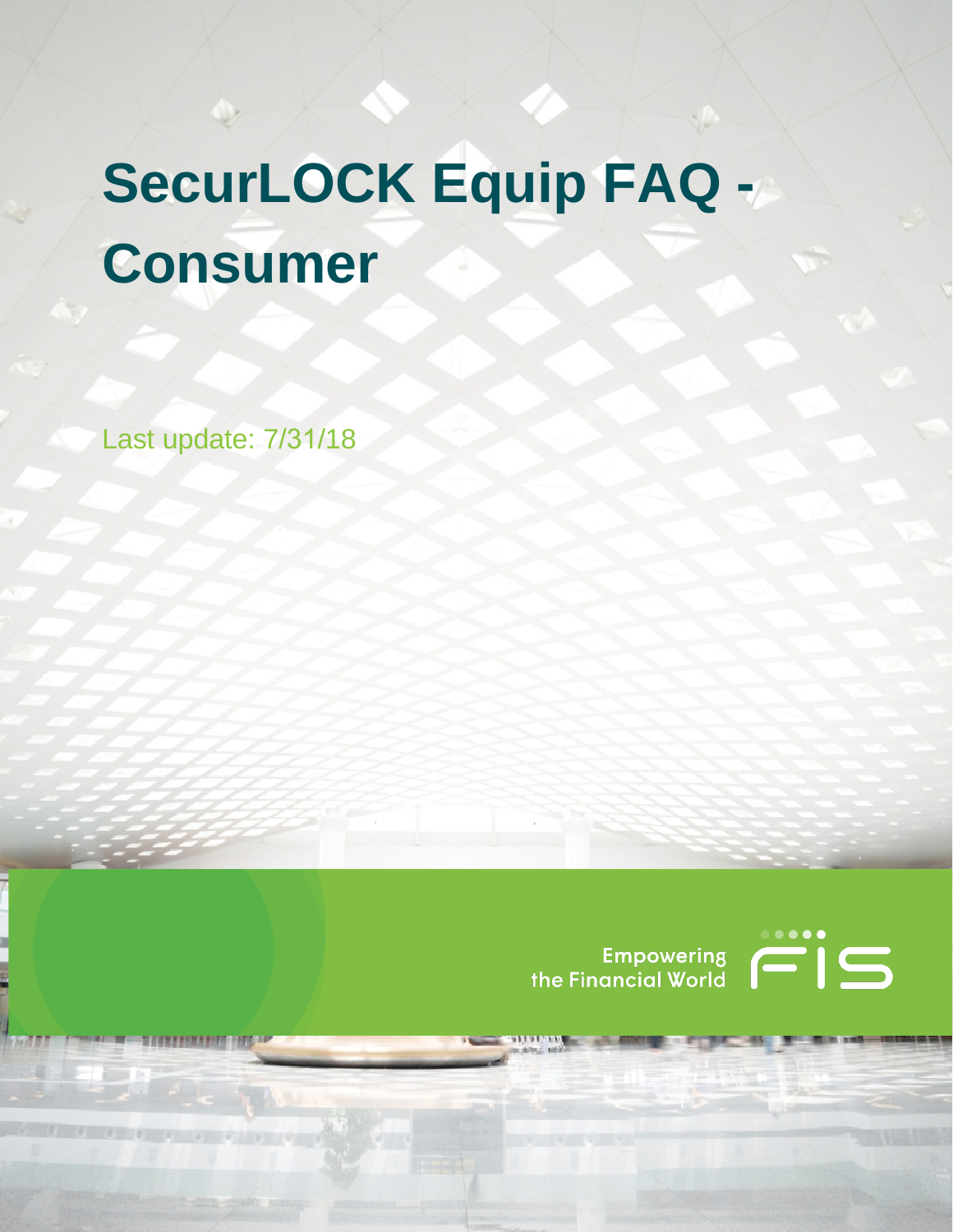

## **INTRODUCTION AND REGISTERING**

#### What is SecurLOCK<sup>™</sup> Equip?

SecurLOCK Equip is a mobile app that allows you to control how, when, and where your debit and/or credit cards are used. It is a simple and secure way to manage and monitor your payment transaction activity. SecurLOCK Equip can help keep your payment cards safe and provide instant notifications whenever your card is used.

#### What is required to use it?

SecurLOCK Equip requires you have a credit and/or debit card account issued from (FI name). You will also need an Apple or Android smartphone. After downloading the app, you will be instructed to enter your full account number followed by other authentication information. Once registered, you can begin using the app immediately.

#### How do I get the SecurLOCK Equip app?

SecurLOCK Equip is available on Apple and Android mobile devices. If you have an iPhone, download the app from the Apple store. If you have an Android phone you are able to download the app from the Google Play store. Once the app has successfully downloaded to your mobile device, you can begin the card registration.

#### Is there a fee to use the app?

No. It is provided to you **free** so you have more control over your card.

#### How many cards can I register?

Unlimited. But the card(s) must have been issued from (FI name).

#### What kind of cards can I register?

Debit and Credit cards can be registered as long as they have a 3-digit CVV key. Normally, ATM cards are the ones that do not have this code.

#### What kind of mobile devices are supported?

Android – version 4.1 or later and Apple (iOS) – device model 4S, 5, 5C, 5S, 6, or 6 Plus with iOS operating system version 6, 7, or 8 and all future device/release going forward.

#### What if I am having trouble during registration?

Please use the Contact Us button at the bottom of the landing page and one of (FI name) support agents will be more than happy to assist you.

#### Why do you need my email address?

Your email address is needed in case you forget your password and need to reset it.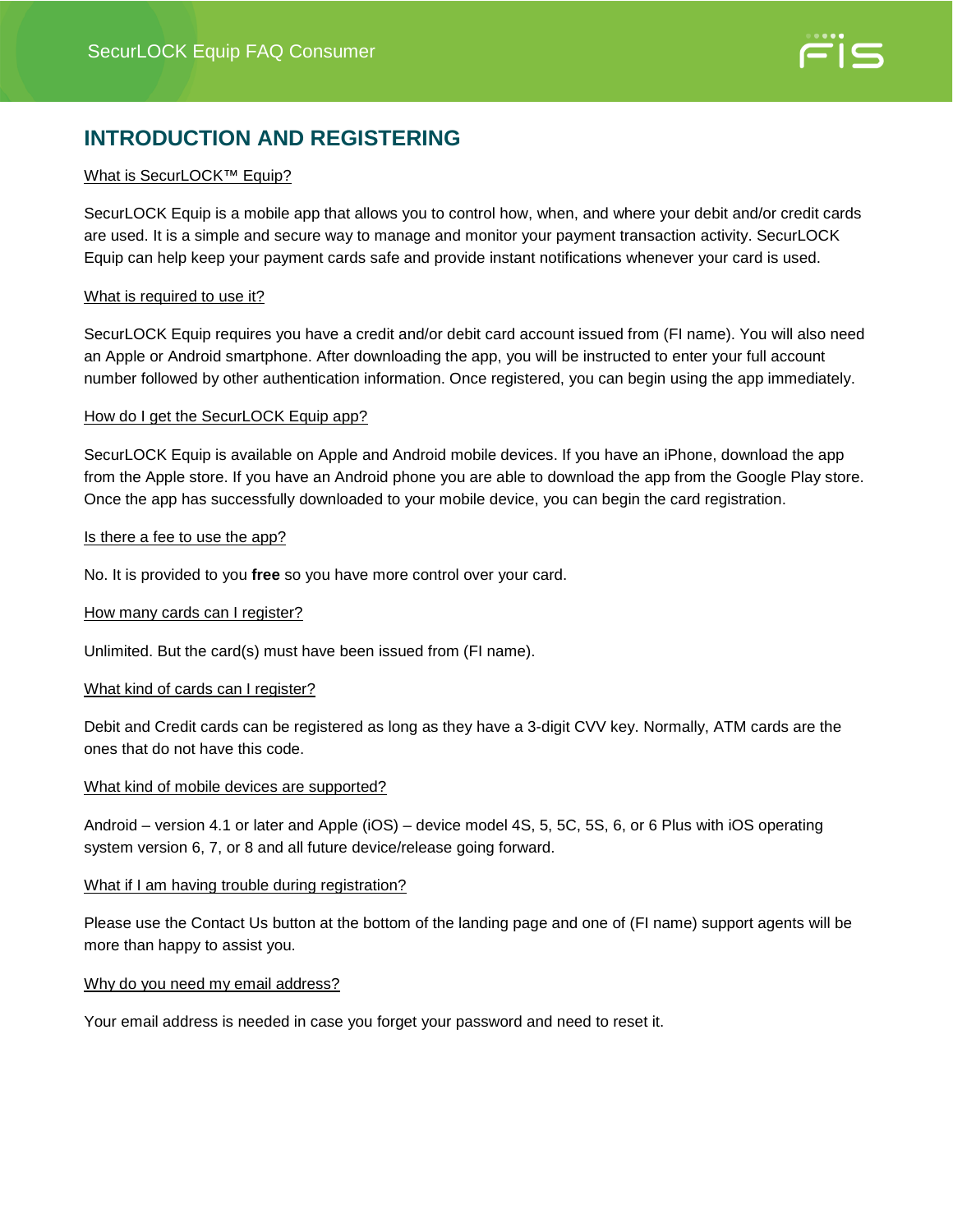

## **CONTROLS & ALERTS**

#### Once I register my cards how do I begin managing and monitoring my payment activity?

You can begin using the service immediately. When turning the card off, the little green button in the top right corner of the card image will turn to red. This means that all transactions (except recurring) will be declined. When ready to make a purchase, a user can turn the card back on instantly.

After you become comfortable with the on/off function, you can start selectively setting controls and alerts by channel (in-store, online, mobile, ATM, etc.). You can also set transaction spend limits, select geographic locations where the card can be used, set specific merchant categories, view recent transaction history, receive real-time alerts and much more.

#### What is a real-time alert?

It is an immediate push notification sent to the app. You can select to be alerted on all payment transactions including recurring payments, or you can select just preferred transactions. Preferred alerts are available by spend limits, location, transaction type and merchant category.

By turning my card off am I closing my account?

No. Using card controls does not change the status of your account.

How long does it take for a control or alert setting to take effect?

It happens immediately after you set and save the option.

If I have my card turned off will my recurring transactions go through?

Yes. Merchant recurring transactions will be approved. Additionally, you can select to receive alerts on recurring transactions as well.

#### Can I use My Location, My Region and International at the same time?

Where My Locations and My Region work independently or together neither can be used in conjunction with International.

#### I turned my card on and set My Location. I was at the merchant, and my transaction was still declined. Why?

In the app go to Transactions, find the one that was denied and open it, tap the image so it rotates, and the control(s) that were evoked during the authorization will be listed near the bottom. The transaction could also be declined because of external factors like insufficient funds or fraud monitoring.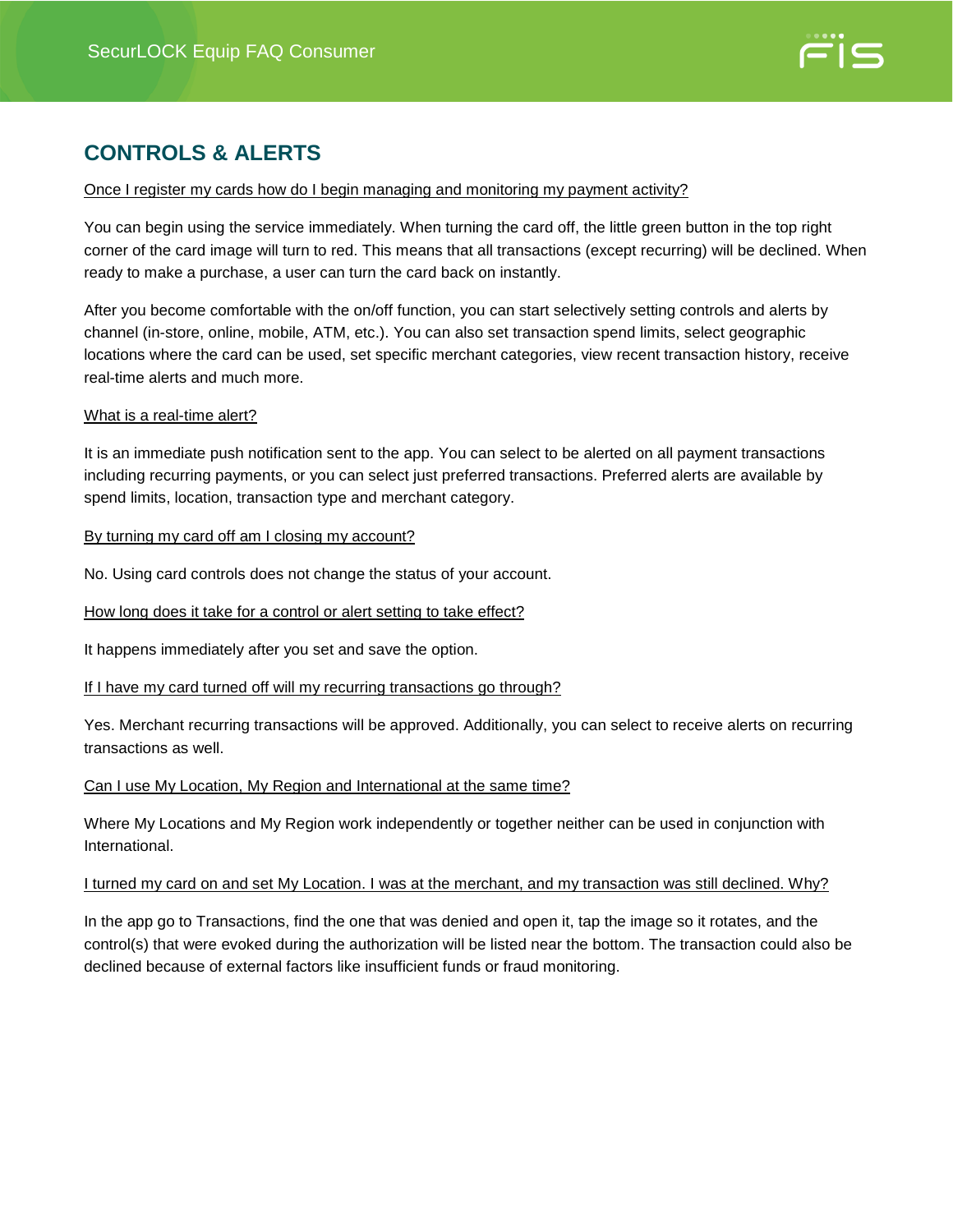

#### What are Alert Preferences?

Alert preferences let you know every time a card transaction is attempted. You can be alerted for all, or individually selected transactions. Preferred alerts are also available by location, transaction type, merchant type, and threshold amount.

#### My alerts are supposed to notify me of every transaction, but I am not receiving them.

Only the primary device will receive alerts. Use the settings menu in the app to set your device as primary.

### **MANAGING THE APP**

#### Once I get a new, replacement smartphone how do I begin using the service again?

Just download the app to your new smartphone and login with your current user id and password. You can then set your controls and alert preferences.

#### I received a new card number. Will it be automatically updated in the app?

When a card number changes, the cardholder will need to add the new account to the app. This can be done by going to Manage Account and adding the card. Be sure to "unmanage" the old card.

#### What if I need help with the app?

There is a **"Help"** function within the app as well as a **"Contact Us"** category where you can send an email to (FI name). If a phone number is listed feel free to call.

#### How long will my transaction history display?

The last 50 transactions will display in the app for thirty calendar days.

#### My pending purchase shows it is for more than I paid. Why?

Some merchants send pre-authorizations at higher amounts to test cards' validity. For example, a \$25 gas purchase might display as \$26. Pre-authorizations are common at the pump, for a hotel stay, or for a car rental. Even though the charge is listed in the app for more, it will clear your account for the correct amount.

#### I only want to manage one of my cards, but they're all being displayed.

To select the card(s) you wish to manage, go to Settings and choose Manage Cards. Then uncheck the card or cards you don't want to manage. Once a card is unmanaged, controls and alerts cannot be set for that card.

#### How do I access the menu or log out?

Press the icon that has three stacked lines to reach the menu. This icon is usually found in the top right corner.